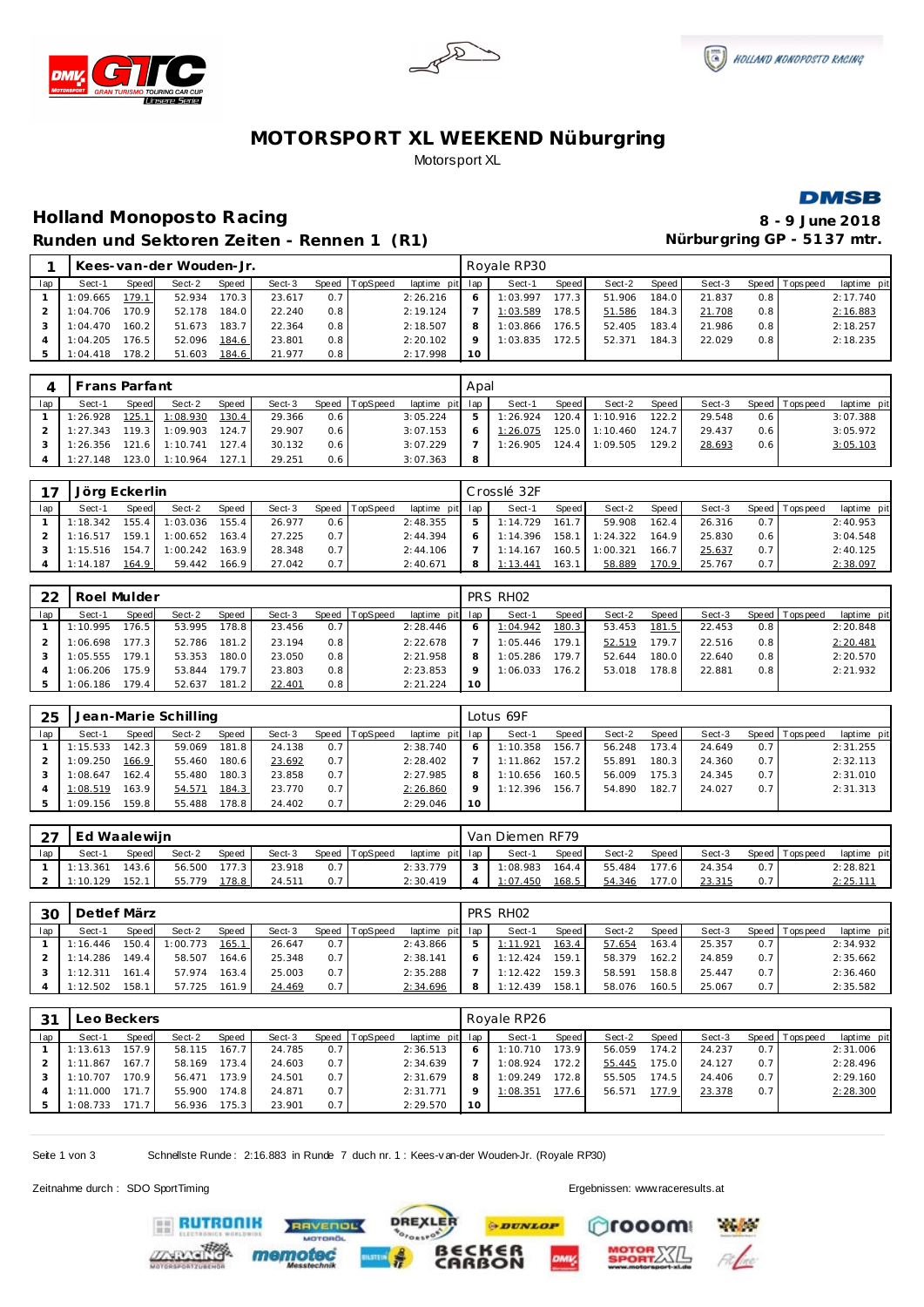





# **MOTORSPORT XL WEEKEND Nüburgring** Motorsport XL



## **Holland Monoposto Racing 8 - 9 June 2018** Runden und Sektoren Zeiten - Rennen 1 (R1) **Nürburgring GP - 5137 mtr.**

| 32  | Nigel Adams |       |        |       |        |       |          |                 |                 | Lotus 61 |       |        |       |        |     |                 |             |
|-----|-------------|-------|--------|-------|--------|-------|----------|-----------------|-----------------|----------|-------|--------|-------|--------|-----|-----------------|-------------|
| lap | Sect-1      | Speed | Sect-2 | Speed | Sect-3 | Speed | TopSpeed | laptime pit lap |                 | Sect-1   | Speed | Sect-2 | Speed | Sect-3 |     | Speed Tops peed | laptime pit |
|     | 1:15.935    | 161.4 | 58.500 | 176.8 | 24.823 | 0.7   |          | 2:39.258        |                 | 1:10.128 | 162.2 | 55.927 | 182.7 | 24.129 | 0.7 |                 | 2:30.184    |
|     | 1:09.841    | 169.5 | 56.421 | 178.2 | 24.152 | 0.7   |          | 2:30.414        |                 | 1:08.993 | 166.4 | 55.299 | 178.8 | 23.750 | 0.7 |                 | 2:28.042    |
|     | 1:10.236    | 167.7 | 56.647 | 175.0 | 24.505 | 0.7   |          | 2:31.388        | 8               | 1:09.260 | 168.8 | 55.848 | 174.8 | 23.523 | 0.7 |                 | 2:28.631    |
|     | 1:12.378    | 166.4 | 56.303 | 175.3 | 24.934 | 0.7   |          | 2:33.615        |                 | 1:08.501 | 172.5 | 54.870 | 177.0 | 22.693 | 0.7 |                 | 2:26.064    |
|     | 1:09.165    | 171   | 56.846 | 180.3 | 24.367 | 0.7   |          | 2:30.378        | 10 <sup>1</sup> |          |       |        |       |        |     |                 |             |

| 35  | Michael Rasper |        |        |       |        |     |                |             |         | Merlyn MK11A |       |        |       |        |     |                   |             |
|-----|----------------|--------|--------|-------|--------|-----|----------------|-------------|---------|--------------|-------|--------|-------|--------|-----|-------------------|-------------|
| lap | Sect-1         | Speed  | Sect-2 | Speed | Sect-3 |     | Speed TopSpeed | laptime pit | lap     | Sect-1       | Speed | Sect-2 | Speed | Sect-3 |     | Speed   Tops peed | laptime pit |
|     | 1:11.077       | 159.5  | 54.674 | 184.3 | 24.174 | 0.7 |                | 2:29.925    | 6       | 1:05.920     | 178.2 | 53.533 | '78.8 | 22.612 | 0.8 |                   | 2:22.065    |
|     | 1:08.045       | 169.3  | 55.490 | 180.6 | 23.447 | 0.7 |                | 2:26.982    |         | 1:06.495     | 177.3 | 53.288 | 179.4 | 22.539 | 0.8 |                   | 2:22.322    |
|     | 1:08.156       | 178.21 | 53.879 | 179.4 | 22.818 | 0.7 |                | 2:24.853    | 8       | 1:07.393     | 177.0 | 54.169 | 178.5 | 22.674 | 0.7 |                   | 2:24.236    |
|     | 1:08.711       | 158.8  | 53.619 | 182.1 | 22.784 | 0.7 |                | 2:25.114    | $\circ$ | 1:05.690     | 177.6 | 53.331 | 178.5 | 23.197 | 0.8 |                   | 2:22.218    |
|     | 1:06.963       | 177.3  | 54.188 | 178.8 | 22.603 | 0.8 |                | 2:23.754    | 10      |              |       |        |       |        |     |                   |             |

| 38  | <b>Bill Cowing</b> |       |        |       |        |     |                |             |         | Ginetta G18 |        |        |       |        |     |                 |             |
|-----|--------------------|-------|--------|-------|--------|-----|----------------|-------------|---------|-------------|--------|--------|-------|--------|-----|-----------------|-------------|
| lap | Sect-1             | Speed | Sect-2 | Speed | Sect-3 |     | Speed TopSpeed | laptime pit | lap     | Sect-1      | Speed  | Sect-2 | Speed | Sect-3 |     | Speed Tops peed | laptime pit |
|     | 1:15.600           | 144.6 | 59.175 | 173.1 | 25.403 | 0.7 |                | 2:40.178    | 6       | 1:10.380    | 162.7. | 56.348 | 176.2 | 24.373 | 0.7 |                 | 2:31.101    |
|     | 1:10.453           | 150.8 | 57.046 | 177.6 | 24.426 | 0.7 |                | 2:31.925    |         | 1:09.925    | 167.7. | 56.102 | 173.1 | 24.354 | 0.7 |                 | 2:30.381    |
|     | 1:10.343           | 159.5 | 57.366 | 175.9 | 24.464 | 0.7 |                | 2:32.173    | 8       | 1:09.411    | 169.81 | 57.726 | 174.2 | 24.287 | 0.7 |                 | 2:31.424    |
|     | 1:10.353           | 163.9 | 56.653 | 176.2 | 24.407 | 0.7 |                | 2:31.413    | $\circ$ | 1:09.430    | 167.7  | 56.283 | 173.6 | 23.758 | 0.7 |                 | 2:29.471    |
|     | 1:10.188           | 172.0 | 56.134 | 177.6 | 24.523 | 0.7 |                | 2:30.845    | 10      |             |        |        |       |        |     |                 |             |

| 4 <sup>1</sup> | Alan Gape |        |        |              |        |       |          |                 |    | Royale RP27 |       |        |       |        |         |           |             |
|----------------|-----------|--------|--------|--------------|--------|-------|----------|-----------------|----|-------------|-------|--------|-------|--------|---------|-----------|-------------|
| lap            | Sect-1    | Speed  | Sect-2 | <b>Speed</b> | Sect-3 | Speed | TopSpeed | laptime pit lap |    | Sect-1      | Speed | Sect-2 | Speed | Sect-3 | Speed I | Tops peed | laptime pit |
|                | 1:11.723  | 171.41 | 54.086 | 184.3        | 22.781 | 0.7   |          | 2:28.590        |    | 1:08.361    | 175.9 | 54.910 | 182.7 | 22.396 | 0.7     |           | 2:25.667    |
|                | 1:06.906  | 177.91 | 53.757 | 186.9        | 22.699 | 0.8   |          | 2:23.362        |    | 1:10.315    | 167.2 | 54.677 | 183.4 | 22.331 | 0.7     |           | 2:27.323    |
|                | 1:07.311  | 178.8  | 53.980 | 184.9        | 22.458 | 0.8   |          | 2:23.749        |    | 1:07.782    | 173.4 | 54.779 | 188.8 | 23.038 | 0.7     |           | 2:25.599    |
|                | 1:07.361  | 181.8  | 53.597 | 186.2        | 22.624 | 0.8   |          | 2:23.582        |    | 1:06.292    | 184.9 | 52.355 | 187.8 | 22.417 | 0.8     |           | 2:21.064    |
|                | 1:07.351  | 179.7  | 54.679 | 185.2        | 22.294 | 0.7   |          | 2:24.324        | 10 |             |       |        |       |        |         |           |             |

| 43  | Jan Langdon |              |        |       |        |       |          |                 |    | Reynard SF78 |         |        |       |        |                  |                |             |
|-----|-------------|--------------|--------|-------|--------|-------|----------|-----------------|----|--------------|---------|--------|-------|--------|------------------|----------------|-------------|
| lap | Sect-1      | <b>Speed</b> | Sect-2 | Speed | Sect-3 | Speed | TopSpeed | laptime pit lap |    | Sect-1       | Speed I | Sect-2 | Speed | Sect-3 |                  | Speed Topspeed | laptime pit |
|     | 1:12.063    | '72.0        | 53.906 | 183.7 | 23.064 | 0.7   |          | 2:29.033        |    | 1:07.658     | 179.1   | 52.906 | 184.0 | 22.154 | 0.8 <sub>1</sub> |                | 2:22.718    |
|     | 1:09.878    | $174.2$      | 55.956 | 177.3 | 23.490 | 0.7   |          | 2:29.324        |    | 1:05.636     | 176.5   | 53.009 | 186.9 | 23.097 | 0.8              |                | 2:21.742    |
|     | 1:09.710    | 166.7        | 54.338 | 181.8 | 23.401 | 0.7   |          | 2:27.449        | 8  | 1:06.884     | 180.9   | 54.289 | 186.9 | 23.751 | 0.7              |                | 2:24.924    |
|     | 1:07.773    | 170.3        | 53.258 | 189.5 | 22.841 | 0.8   |          | 2:23.872        |    | 1:06.059     | 180.9   | 53.491 | 170.3 | 22.493 | 0.8              |                | 2:22.043    |
|     | 1:07.615    | 178.5        | 53.105 | 189.8 | 23.241 | 0.8   |          | 2:23.961        | 10 |              |         |        |       |        |                  |                |             |

| 50  | Stephen Collyer |       |        |       |        |       |          |                 |         | Crosslé 33F |       |        |       |        |                  |                 |             |
|-----|-----------------|-------|--------|-------|--------|-------|----------|-----------------|---------|-------------|-------|--------|-------|--------|------------------|-----------------|-------------|
| lap | Sect-1          | Speed | Sect-2 | Speed | Sect-3 | Speed | TopSpeed | laptime pit lap |         | Sect-1      | Speed | Sect-2 | Speed | Sect-3 |                  | Speed Tops peed | laptime pit |
|     | 1:10.143        | 158.4 | 52.980 | 184.6 | 23.106 | 0.7   |          | 2:26.229        |         | 1:05.906    | 178.2 | 52.579 | 183.4 | 22.327 | 0.8              |                 | 2:20.812    |
|     | :05.859         | 177.3 | 52.797 | 184.0 | 22.733 | 0.8   |          | 2:21.389        |         | 1:04.929    | 183.4 | 53.022 | 184.0 | 22.540 | 0.8              |                 | 2:20.491    |
|     | 1:05.535        | 180.0 | 52.463 | 184.6 | 22.665 | 0.8   |          | 2:20.663        | 8       | 1:05.269    | 182.7 | 52.145 | 183.7 | 22.378 | 0.8 <sub>1</sub> |                 | 2:19.792    |
|     | : 05.129        | 178.2 | 52.170 | 184.6 | 22.477 | 0.8   |          | 2:19.776        | $\circ$ | 1:04.990    | 170.6 | 53.227 | 183.7 | 23.077 | 0.8              |                 | 2:21.294    |
|     | 1:06.996        | 178.2 | 52.572 | 183.7 | 22.378 | 0.8   |          | 2:21.946        | 10      |             |       |        |       |        |                  |                 |             |

| 55  | Antony Raine |       |        |       |        |       |          |                 | Merlynk MK28 |       |        |       |        |                 |              |
|-----|--------------|-------|--------|-------|--------|-------|----------|-----------------|--------------|-------|--------|-------|--------|-----------------|--------------|
| lap | Sect-1       | Speed | Sect-2 | Speed | Sect-3 | Speed | TopSpeed | laptime pit lap | Sect-1       | Speed | Sect-2 | Speed | Sect-3 | Speed Tops peed | laptime pit  |
|     | 1:09.356     | 172.5 | 53.008 | 180.3 | 23.391 | 0.7   |          | 2:25.755        | Out          | 175.3 | 54.283 | 180.0 |        |                 | $4:20.381$ P |
|     | 1:06.020     | 176.5 | 55.321 | 156.  | In     |       |          | $2:35.858$ P    |              |       |        |       |        |                 |              |

| 63  | Jonathan Lucas   |       |              |       |        |     |                |                 |                | Revnard SF79   |       |              |       |        |     |                       |             |
|-----|------------------|-------|--------------|-------|--------|-----|----------------|-----------------|----------------|----------------|-------|--------------|-------|--------|-----|-----------------------|-------------|
| lap | Sect-1           | Speed | Sect-2       | Speed | Sect-3 |     | Speed TopSpeed | laptime pit lap |                | Sect-1         | Speed | Sect-2 Speed |       |        |     | Sect-3 Speed Topspeed | laptime pit |
|     | 1:13.857         | 161.4 | 59.158       | 185.6 | 24.562 | 0.7 |                | 2:37.577        | 6 <sub>1</sub> | 1:09.018       | 178.8 | 53.091       | 190.8 | 23.039 | 0.7 |                       | 2:25.148    |
|     | 1:10.129         | 163.1 | 57.837       | 184.3 | 24.032 | 0.7 |                | 2:31.998        |                | 1:07.509 175.6 |       | 52.831       | 186.9 | 23.096 | 0.8 |                       | 2:23.436    |
|     | $1:10.585$ 168.2 |       | 55.406 190.1 |       | 24.039 | 0.7 |                | 2:30.030        | 81             | 1:06.790 182.4 |       | 52.807       | 188.5 | 22.705 | 0.8 |                       | 2:22.302    |

**PDUNLOP** 

€R<br>ON

**DREXLER** 

Seite 2 von 3 Schnellste Runde : 2:16.883 in Runde 7 duch nr. 1 : Kees-van-der Wouden-Jr. (Royale RP30)

**IVENDL** 

Zeitnahme durch : SDO SportTiming Ergebnissen: [www.raceresults.a](www.raceresults.at)t

**EE RUTRONIK** 

**Physical** ooom